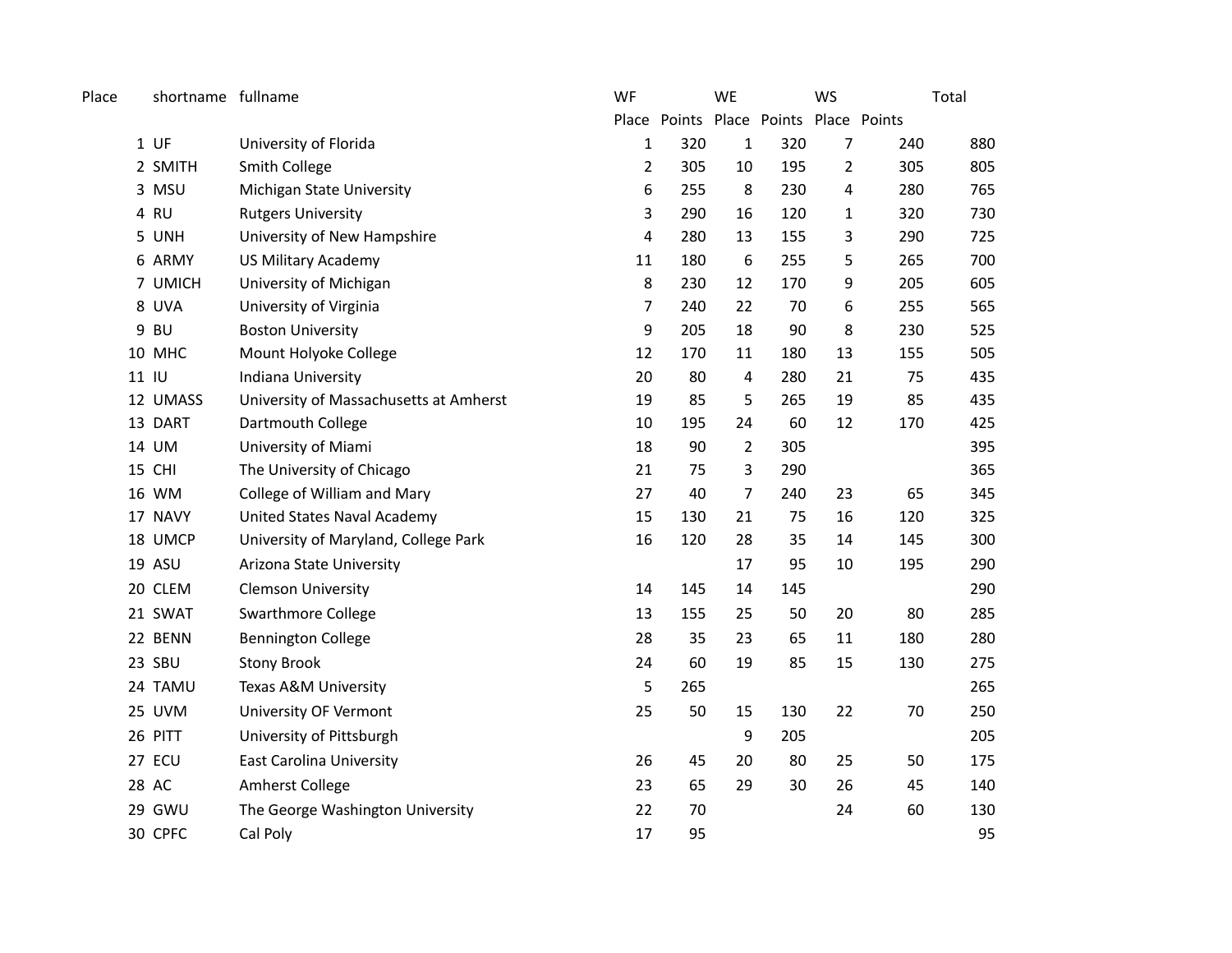|       | 31 USC  | University of Southern California                   |    |    |    | 95 | 95 |
|-------|---------|-----------------------------------------------------|----|----|----|----|----|
|       | 32 HAMP | Hampshire College                                   | 26 | 45 |    |    | 45 |
| 33 LU |         | Lehigh University                                   | 27 | 40 |    |    | 40 |
|       | 34 UW   | University of Wisconsin-Madison                     |    |    | 27 | 40 | 40 |
| 35 VT |         | Virginia Polytechnic Institute and State University |    |    | 28 | 35 | 35 |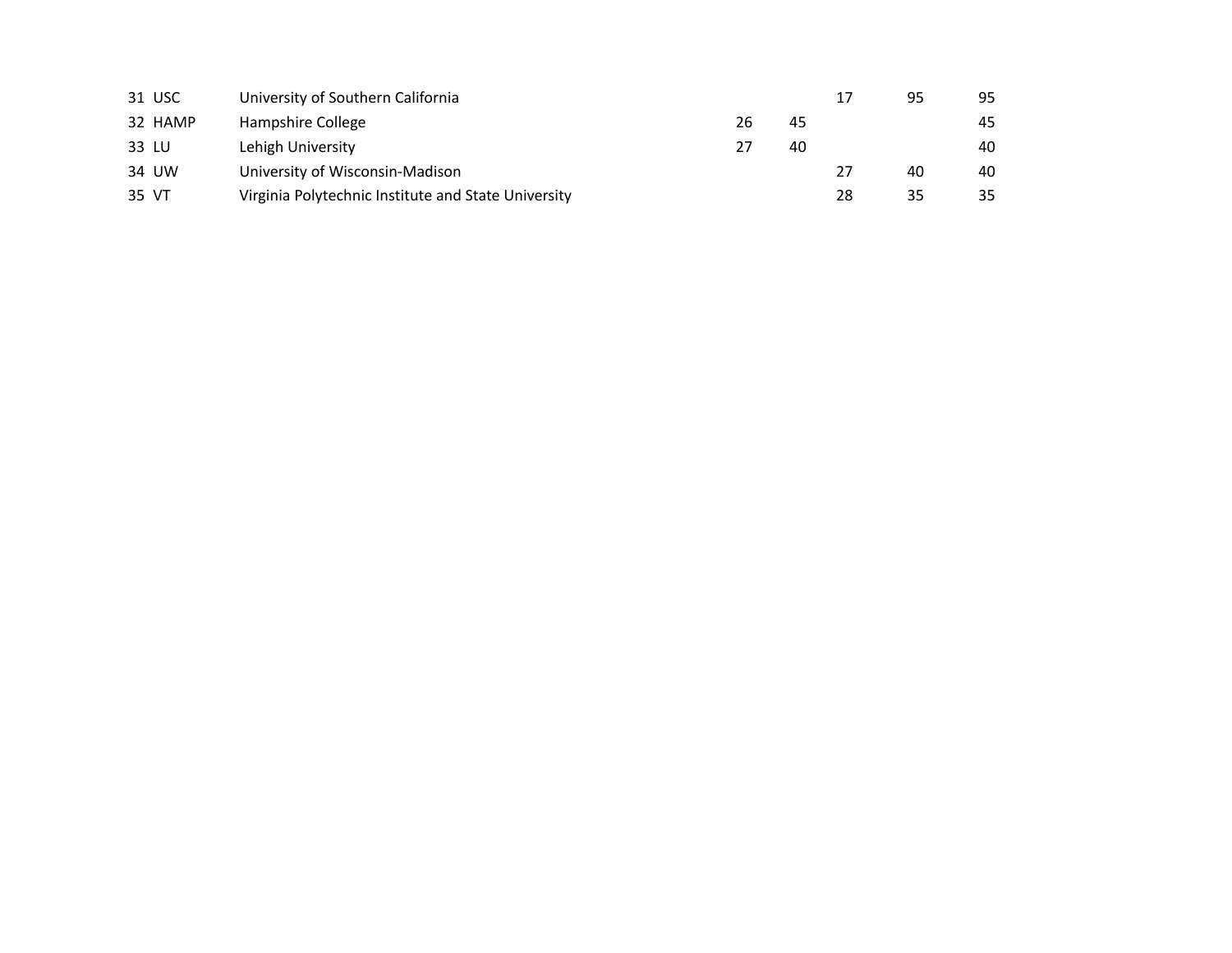Place shortname fullname **WF** 

|       |          |                                        |                | Place Points |
|-------|----------|----------------------------------------|----------------|--------------|
|       | 1 UF     | University of Florida                  | $\mathbf{1}$   | 320          |
|       | 2 SMITH  | <b>Smith College</b>                   | 2              | 305          |
|       | 3 RU     | <b>Rutgers University</b>              | 3              | 290          |
|       | 4 UNH    | University of New Hampshire            | 4              | 280          |
|       | 5 TAMU   | Texas A&M University                   | 5              | 265          |
|       | 6 MSU    | Michigan State University              | 6              | 255          |
|       | 7 UVA    | University of Virginia                 | $\overline{7}$ | 240          |
|       | 8 UMICH  | University of Michigan                 | 8              | 230          |
|       | 9 BU     | <b>Boston University</b>               | 9              | 205          |
|       | 10 DART  | Dartmouth College                      | 10             | 195          |
|       | 11 ARMY  | <b>US Military Academy</b>             | 11             | 180          |
|       | 12 MHC   | Mount Holyoke College                  | 12             | 170          |
|       | 13 SWAT  | Swarthmore College                     | 13             | 155          |
|       | 14 CLEM  | <b>Clemson University</b>              | 14             | 145          |
|       | 15 NAVY  | United States Naval Academy            | 15             | 130          |
|       | 16 UMCP  | University of Maryland, College Park   | 16             | 120          |
|       | 17 CPFC  | Cal Poly                               | 17             | 95           |
|       | 18 UM    | University of Miami                    | 18             | 90           |
|       | 19 UMASS | University of Massachusetts at Amherst | 19             | 85           |
| 20 IU |          | Indiana University                     | 20             | 80           |
|       | 21 CHI   | The University of Chicago              | 21             | 75           |
|       | 22 GWU   | The George Washington University       | 22             | 70           |
|       | 23 AC    | Amherst College                        | 23             | 65           |
|       | 24 SBU   | <b>Stony Brook</b>                     | 24             | 60           |
|       | 25 UVM   | University OF Vermont                  | 25             | 50           |
|       | 26 ECU   | East Carolina University               | 26             | 45           |
|       | 27 WM    | College of William and Mary            | 27             | 40           |
|       | 28 BENN  | <b>Bennington College</b>              | 28             | 35           |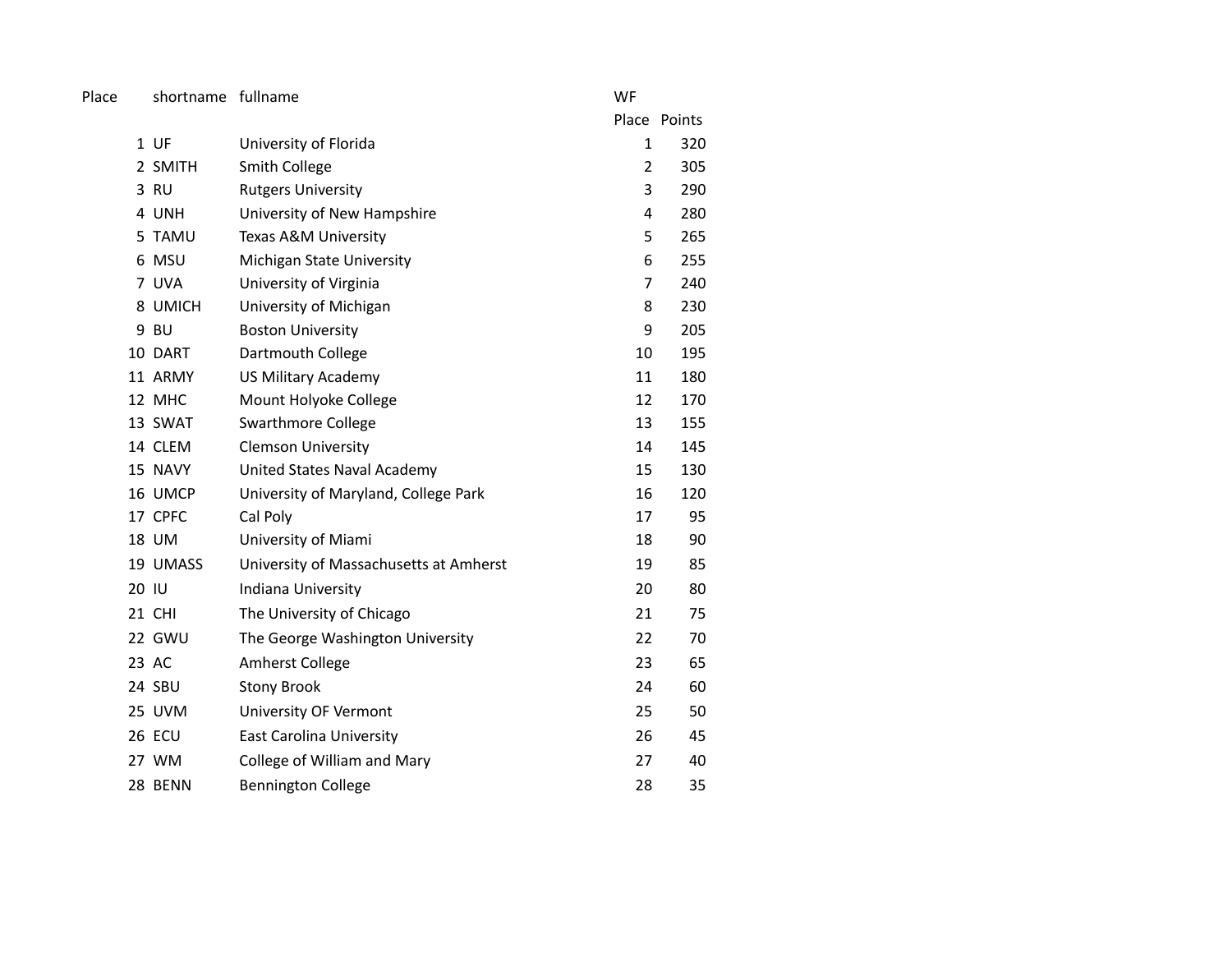Place shortname fullname **WE** 

|          |                                        |                | Place Points |
|----------|----------------------------------------|----------------|--------------|
| 1 UF     | University of Florida                  | $\mathbf{1}$   | 320          |
| 2 UM     | University of Miami                    | $\overline{2}$ | 305          |
| 3 CHI    | The University of Chicago              | 3              | 290          |
| 4 IU     | Indiana University                     | 4              | 280          |
| 5 UMASS  | University of Massachusetts at Amherst | 5              | 265          |
| 6 ARMY   | <b>US Military Academy</b>             | 6              | 255          |
| 7 WM     | College of William and Mary            | 7              | 240          |
| 8 MSU    | Michigan State University              | 8              | 230          |
| 9 PITT   | University of Pittsburgh               | 9              | 205          |
| 10 SMITH | <b>Smith College</b>                   | 10             | 195          |
| 11 MHC   | Mount Holyoke College                  | 11             | 180          |
| 12 UMICH | University of Michigan                 | 12             | 170          |
| 13 UNH   | University of New Hampshire            | 13             | 155          |
| 14 CLEM  | <b>Clemson University</b>              | 14             | 145          |
| 15 UVM   | University OF Vermont                  | 15             | 130          |
| 16 RU    | <b>Rutgers University</b>              | 16             | 120          |
| 17 ASU   | Arizona State University               | 17             | 95           |
| 18 BU    | <b>Boston University</b>               | 18             | 90           |
| 19 SBU   | <b>Stony Brook</b>                     | 19             | 85           |
| 20 ECU   | East Carolina University               | 20             | 80           |
| 21 NAVY  | United States Naval Academy            | 21             | 75           |
| 22 UVA   | University of Virginia                 | 22             | 70           |
| 23 BENN  | <b>Bennington College</b>              | 23             | 65           |
| 24 DART  | Dartmouth College                      | 24             | 60           |
| 25 SWAT  | Swarthmore College                     | 25             | 50           |
| 26 HAMP  | Hampshire College                      | 26             | 45           |
| 27 LU    | Lehigh University                      | 27             | 40           |
| 28 UMCP  | University of Maryland, College Park   | 28             | 35           |
| 29 AC    | <b>Amherst College</b>                 | 29             | 30           |
|          |                                        |                |              |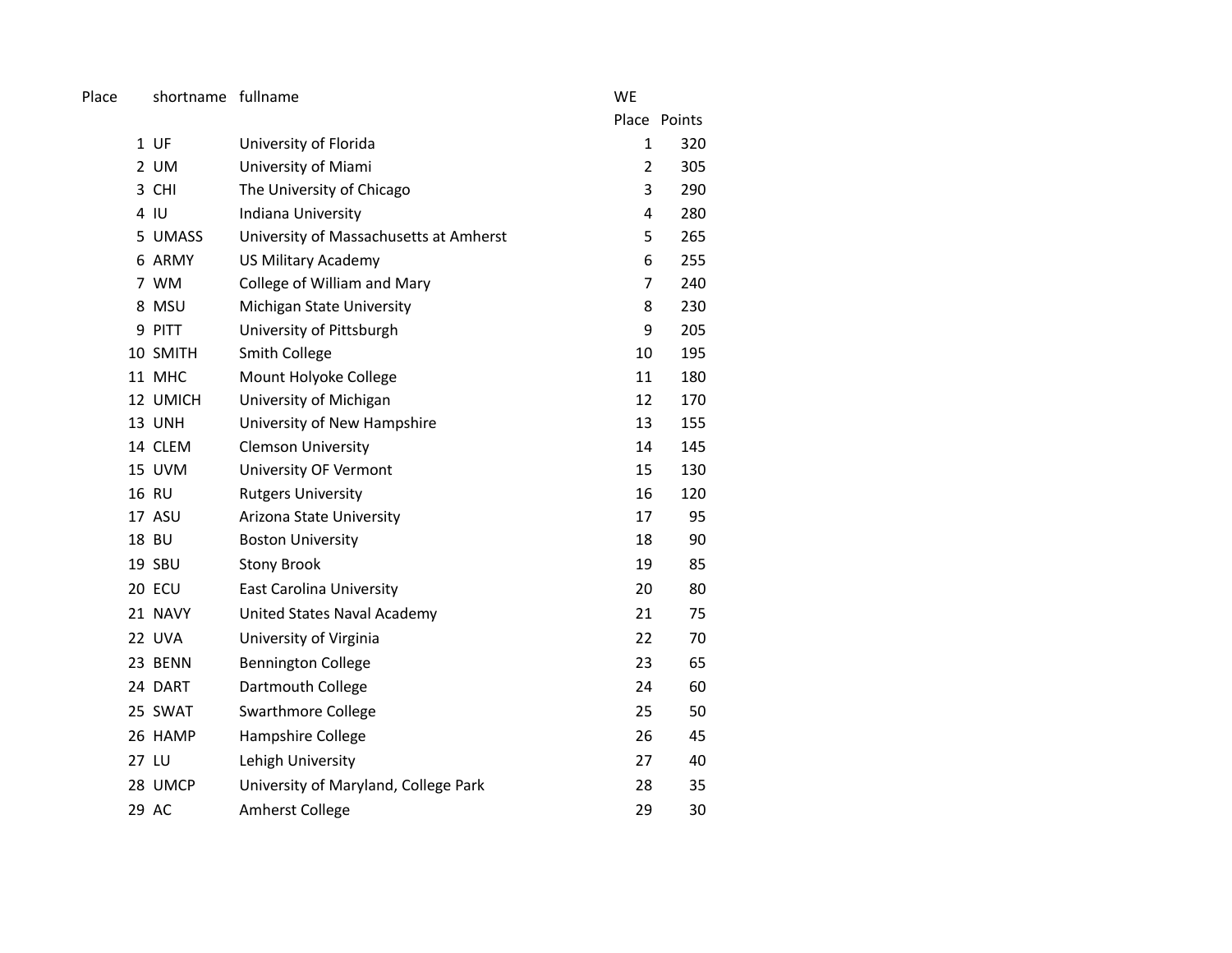2 shortname fullname **WS** 

|       |          |                                                     |    | Place Points |
|-------|----------|-----------------------------------------------------|----|--------------|
|       | 1 RU     | <b>Rutgers University</b>                           | 1  | 320          |
|       | 2 SMITH  | <b>Smith College</b>                                | 2  | 305          |
|       | 3 UNH    | University of New Hampshire                         | 3  | 290          |
|       | 4 MSU    | Michigan State University                           | 4  | 280          |
|       | 5 ARMY   | <b>US Military Academy</b>                          | 5  | 265          |
|       | 6 UVA    | University of Virginia                              | 6  | 255          |
|       | 7 UF     | University of Florida                               | 7  | 240          |
|       | 8 BU     | <b>Boston University</b>                            | 8  | 230          |
|       | 9 UMICH  | University of Michigan                              | 9  | 205          |
|       | 10 ASU   | Arizona State University                            | 10 | 195          |
|       | 11 BENN  | <b>Bennington College</b>                           | 11 | 180          |
|       | 12 DART  | Dartmouth College                                   | 12 | 170          |
|       | 13 MHC   | Mount Holyoke College                               | 13 | 155          |
|       | 14 UMCP  | University of Maryland, College Park                | 14 | 145          |
|       | 15 SBU   | <b>Stony Brook</b>                                  | 15 | 130          |
|       | 16 NAVY  | United States Naval Academy                         | 16 | 120          |
|       | 17 USC   | University of Southern California                   | 17 | 95           |
|       | 19 UMASS | University of Massachusetts at Amherst              | 19 | 85           |
|       | 20 SWAT  | <b>Swarthmore College</b>                           | 20 | 80           |
| 21 IU |          | Indiana University                                  | 21 | 75           |
|       | 22 UVM   | <b>University OF Vermont</b>                        | 22 | 70           |
|       | 23 WM    | College of William and Mary                         | 23 | 65           |
|       | 24 GWU   | The George Washington University                    | 24 | 60           |
|       | 25 ECU   | <b>East Carolina University</b>                     | 25 | 50           |
|       | 26 AC    | <b>Amherst College</b>                              | 26 | 45           |
|       | 27 UW    | University of Wisconsin-Madison                     | 27 | 40           |
|       | 28 VT    | Virginia Polytechnic Institute and State University | 28 | 35           |
|       |          |                                                     |    |              |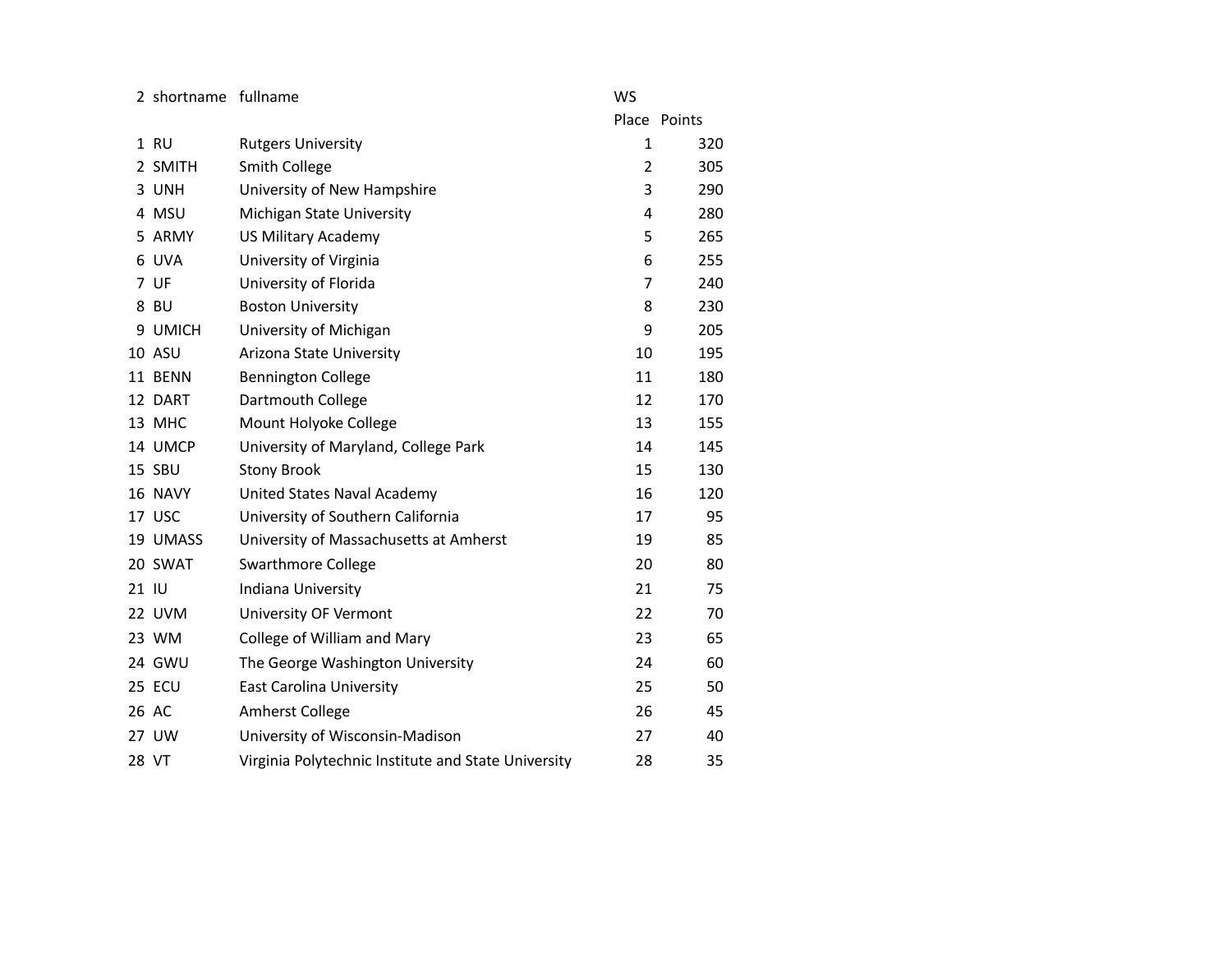| Place | shortname fullname |                                                     | ME             |                                        | MF             |     | <b>MS</b>      |           | Total |
|-------|--------------------|-----------------------------------------------------|----------------|----------------------------------------|----------------|-----|----------------|-----------|-------|
|       |                    |                                                     |                | Place Points Place Points Place Points |                |     |                |           |       |
|       | 1 DART             | Dartmouth College                                   | 3              | 290                                    | $\overline{3}$ | 290 | 6              | 255       | 835   |
|       | 2 ARMY             | <b>US Military Academy</b>                          | $\overline{2}$ | 305                                    | 6              | 255 | 5              | 265       | 825   |
|       | 3 CU               | <b>Cornell University</b>                           | 9              | 205                                    | 5              | 265 | $\mathbf{1}$   | 320       | 790   |
|       | 4 NU               | Northwestern University                             | 1              | 320                                    | $\overline{7}$ | 240 | 9              | 205       | 765   |
|       | 5 RU               | <b>Rutgers University</b>                           | 5              | 265                                    | 11             | 180 | 4              | 280       | 725   |
|       | 6 UF               | University of Florida                               | 15             | 130                                    | 4              | 280 | $\overline{2}$ | 305       | 715   |
|       | 7 ASU              | Arizona State University                            | 6              | 255                                    | $\overline{2}$ | 305 | 20             | 80        | 640   |
|       | 8 IU               | Indiana University                                  | 14             | 145                                    | 8              | 230 | 10             | 195       | 570   |
|       | 9 TAMU             | Texas A&M University                                | 24             | 60                                     | $\mathbf{1}$   | 320 | 13             | 155       | 535   |
|       | 10 UMASS           | University of Massachusetts at Amherst              | 12             | 170                                    | 24             | 60  | 3              | 290       | 520   |
|       | 11 VT              | Virginia Polytechnic Institute and State University | 11             | 180                                    | 9              | 205 | 15             | 130       | 515   |
|       | 12 NAVY            | United States Naval Academy                         | $\overline{4}$ | 280                                    | 19             | 85  | 14             | 145       | 510   |
|       | 13 MSU             | Michigan State University                           | 19             | 85                                     | 13             | 155 | 8              | 230       | 470   |
|       | 14 UVA             | University of Virginia                              | 16             | 120                                    | 23             | 65  | 7              | 240       | 425   |
|       | 15 UNH             | University of New Hampshire                         | $\overline{7}$ | 240                                    | 18             | 90  | 23             | 65        | 395   |
|       | 16 UMICH           | University of Michigan                              | 13             | 155                                    | 26             | 45  | 11             | 180       | 380   |
|       | 17 CLEM            | <b>Clemson University</b>                           | 8              | 230                                    | 20             | 80  | 28             | 35        | 345   |
|       | 18 UMCP            | University of Maryland, College Park                | 18             | 90                                     | 15             | 130 | 17             | 95        | 315   |
|       | 19 TU              | <b>Tufts University</b>                             | 22             | 70                                     | 22             | 70  | 12             | 170       | 310   |
|       | 20 CHI             | The University of Chicago                           | 21             | 75                                     | 12             | 170 | 24             | 60        | 305   |
|       | 21 ECU             | <b>East Carolina University</b>                     | 10             | 195                                    | 28             | 35  | 29             | 30        | 260   |
|       | 22 BU              | <b>Boston University</b>                            | 23             | 65                                     | 14             | 145 | 25             | 50        | 260   |
|       | 23 WM              | College of William and Mary                         | 20             | 80                                     | 17             | 95  | 22             | 70        | 245   |
|       | 24 UVM             | <b>University OF Vermont</b>                        | 34             | 15                                     | 10             | 195 | 32             | 15        | 225   |
|       | 25 PITT            | University of Pittsburgh                            | 27             | 40                                     | 16             | 120 | 30             | 25        | 185   |
|       | 26 GWU             | The George Washington University                    | 32             | 15                                     |                |     | 16             | 120       | 135   |
|       | 27 HAMP            | Hampshire College                                   |                |                                        | 25             | 50  | 19             | 85        | 135   |
|       | 28 AC              | Amherst College                                     | 33             | 15                                     | 27             | 40  | 21             | 75        | 130   |
|       | 29 UW              | University of Wisconsin-Madison                     | 25             | 50                                     | 21             | 75  | 33             | $\pmb{0}$ | 125   |
|       | 30 GATECH          | Georgia Institute of Technology                     |                |                                        | 29             | 30  | 18             | 90        | 120   |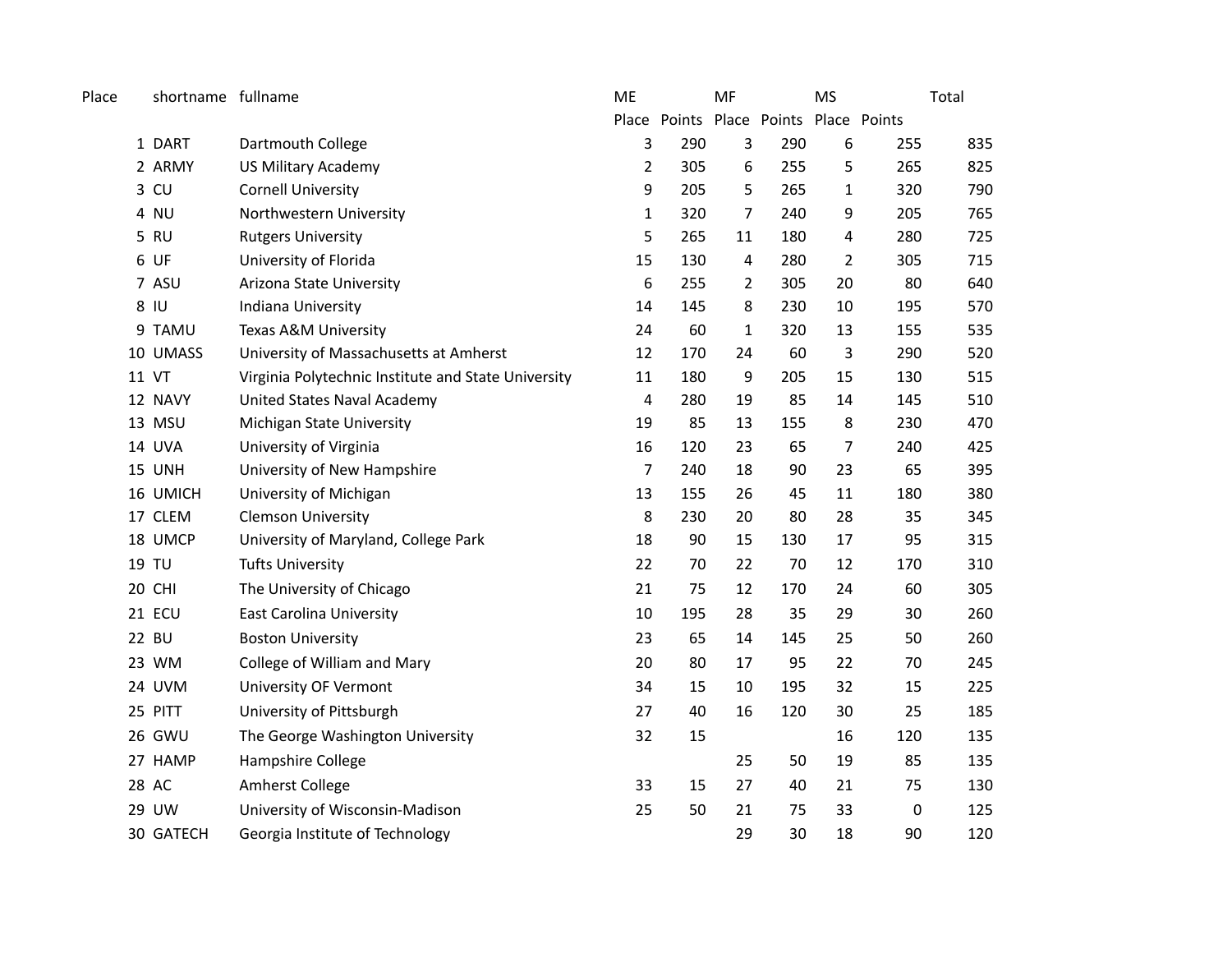| 31 UM    | University of Miami               | 17 | 95 | 32 | 15 |    |    | 110 |
|----------|-----------------------------------|----|----|----|----|----|----|-----|
| 32 SBU   | Stony Brook                       | 28 | 35 | 31 | 20 | 26 | 45 | 100 |
| 33 SWAT  | Swarthmore College                | 29 | 30 | 30 | 25 | 27 | 40 | 95  |
| 34 CPFC  | Cal Poly                          | 26 | 45 |    |    |    |    | 45  |
| 35 BENN  | <b>Bennington College</b>         | 31 | 20 |    |    | 31 | 20 | 40  |
| 36 USC   | University of Southern California | 30 | 25 |    |    |    |    | 25  |
| 37 SMITH | Smith College                     |    |    | 32 | 15 |    |    | 15  |
| 38 LU    | Lehigh University                 | 35 | 6  |    |    |    |    | 6   |
| 39 MHC   | Mount Holyoke College             |    |    | 33 | 6  |    |    | 6   |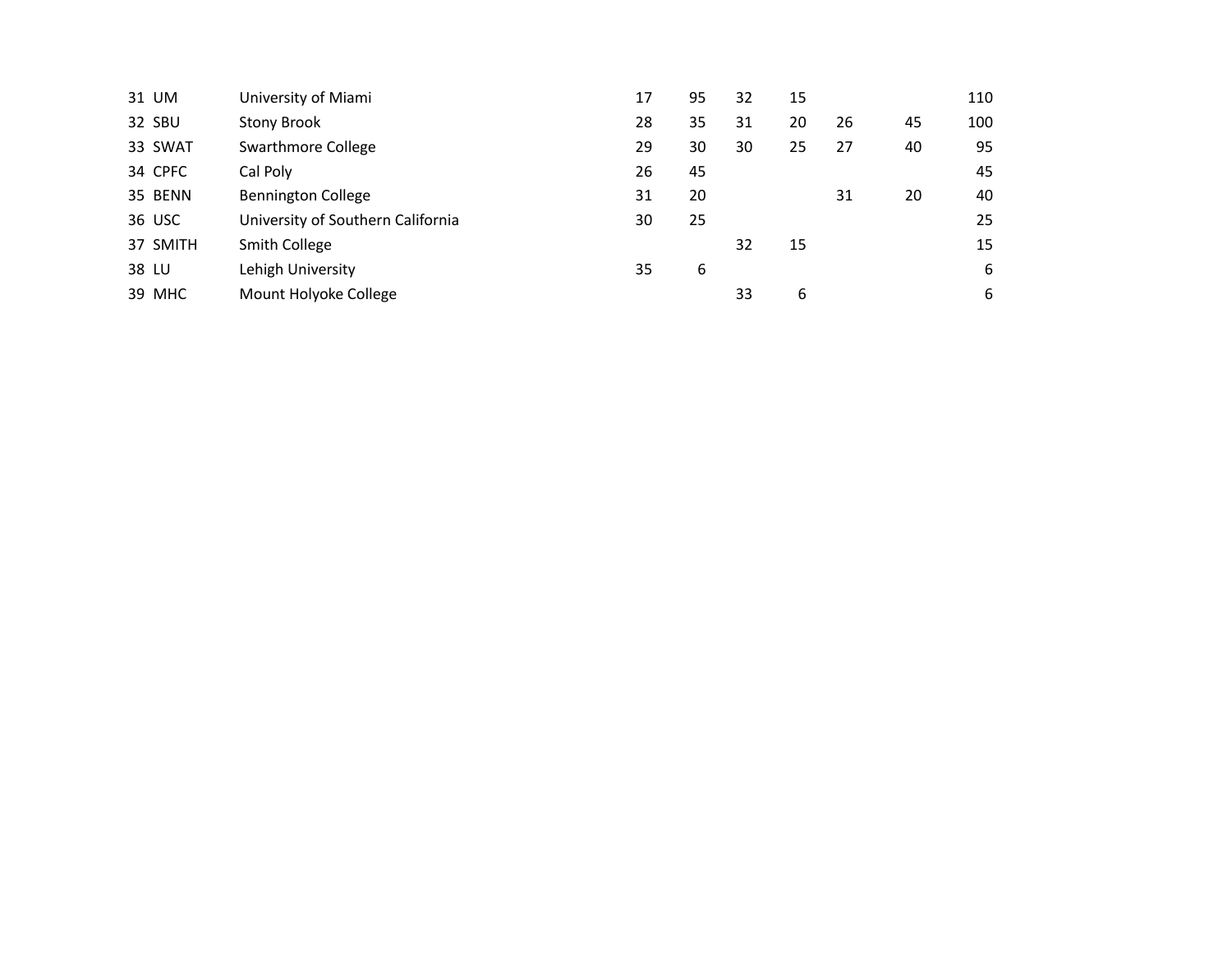Place shortname fullname metals are made a metal of MF

|               |                                                     |                | Place Points |
|---------------|-----------------------------------------------------|----------------|--------------|
| 1 TAMU        | Texas A&M University                                | $\mathbf{1}$   | 320          |
| 2 ASU         | Arizona State University                            | $\overline{2}$ | 305          |
| 3 DART        | Dartmouth College                                   | 3              | 290          |
| 4 UF          | University of Florida                               | 4              | 280          |
| 5 CU          | <b>Cornell University</b>                           | 5              | 265          |
| 6 ARMY        | <b>US Military Academy</b>                          | 6              | 255          |
| 7 NU          | Northwestern University                             | 7              | 240          |
| 8 IU          | Indiana University                                  | 8              | 230          |
| 9 VT          | Virginia Polytechnic Institute and State University | 9              | 205          |
| <b>10 UVM</b> | University OF Vermont                               | 10             | 195          |
| 11 RU         | <b>Rutgers University</b>                           | 11             | 180          |
| 12 CHI        | The University of Chicago                           | 12             | 170          |
| 13 MSU        | Michigan State University                           | 13             | 155          |
| 14 BU         | <b>Boston University</b>                            | 14             | 145          |
| 15 UMCP       | University of Maryland, College Park                | 15             | 130          |
| 16 PITT       | University of Pittsburgh                            | 16             | 120          |
| 17 WM         | College of William and Mary                         | 17             | 95           |
| 18 UNH        | University of New Hampshire                         | 18             | 90           |
| 19 NAVY       | United States Naval Academy                         | 19             | 85           |
| 20 CLEM       | <b>Clemson University</b>                           | 20             | 80           |
| 21 UW         | University of Wisconsin-Madison                     | 21             | 75           |
| 22 TU         | <b>Tufts University</b>                             | 22             | 70           |
| 23 UVA        | University of Virginia                              | 23             | 65           |
| 24 UMASS      | University of Massachusetts at Amherst              | 24             | 60           |
| 25 HAMP       | Hampshire College                                   | 25             | 50           |
| 26 UMICH      | University of Michigan                              | 26             | 45           |
| 27 AC         | Amherst College                                     | 27             | 40           |
| 28 ECU        | <b>East Carolina University</b>                     | 28             | 35           |
| 29 GATECH     | Georgia Institute of Technology                     | 29             | 30           |
| 30 SWAT       | <b>Swarthmore College</b>                           | 30             | 25           |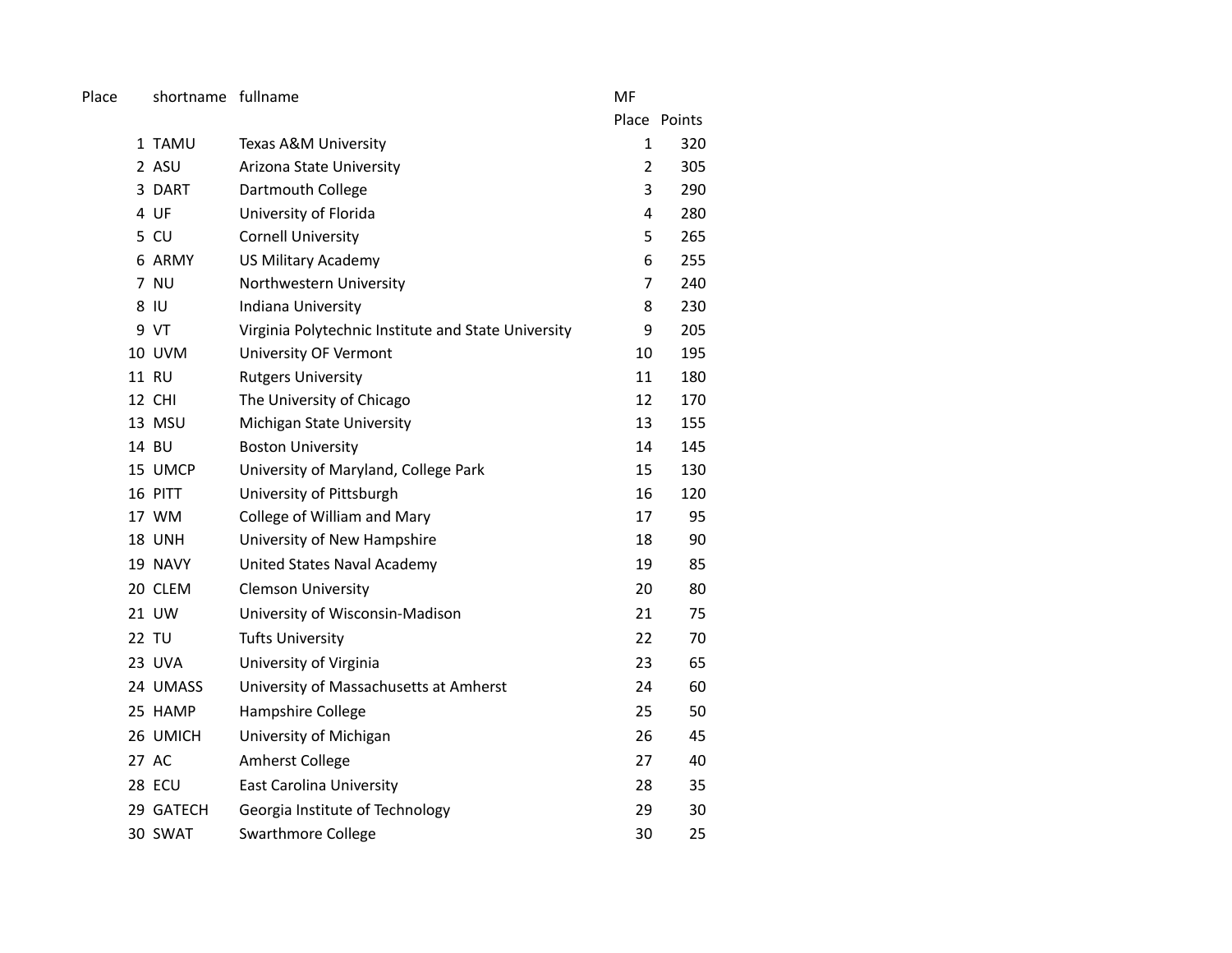| 31 SBU   | <b>Stony Brook</b>    | 31  | 20 |
|----------|-----------------------|-----|----|
| 32 SMITH | <b>Smith College</b>  | -32 | 15 |
| 32 UM    | University of Miami   | 32  | 15 |
| 33 MHC   | Mount Holyoke College | 33  | h  |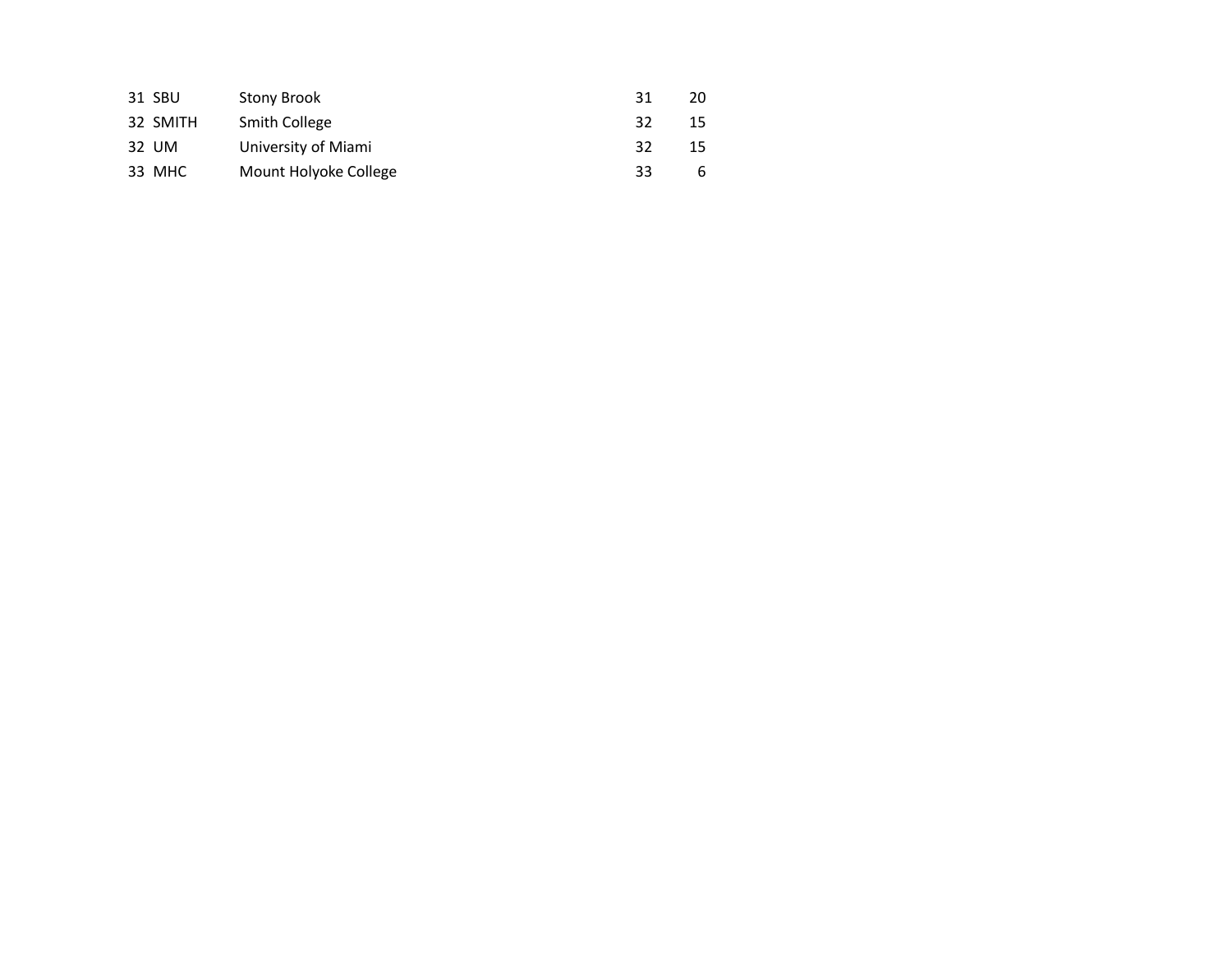Place shortname fullname **ME** 

Place Points 1 NU Northwestern University 1 320 2 ARMY US Military Academy 2 305 3 DART Dartmouth College 3 290 4 NAVY United States Naval Academy 14 280 5 RU Rutgers University 5 265 6 ASU Arizona State University 6 255 7 UNH University of New Hampshire 7 240 8 CLEM Clemson University 8 230 9 CU Cornell University **9 205** 10 ECU East Carolina University 10 195 11 VT Virginia Polytechnic Institute and State University 11 180 12 UMASS University of Massachusetts at Amherst 12 170 13 UMICH University of Michigan 13 155 14 IU Indiana University 14 145 15 UF University of Florida 15 130 16 UVA University of Virginia 16 120 17 UM University of Miami 17 17 95 18 UMCP University of Maryland, College Park 18 18 90 19 MSU Michigan State University 19 MSU 19 85 20 WM College of William and Mary 20 20 80 21 CHI The University of Chicago 21 75 22 TU Tufts University 22 70 23 BU Boston University 23 65 24 TAMU Texas A&M University 24 60 25 UW University of Wisconsin-Madison 25 25 50 26 CPFC Cal Poly 26 26 45 27 PITT University of Pittsburgh 27 27 40 28 SBU Stony Brook 28 35 29 SWAT Swarthmore College 29 29 30 30 USC University of Southern California 30 25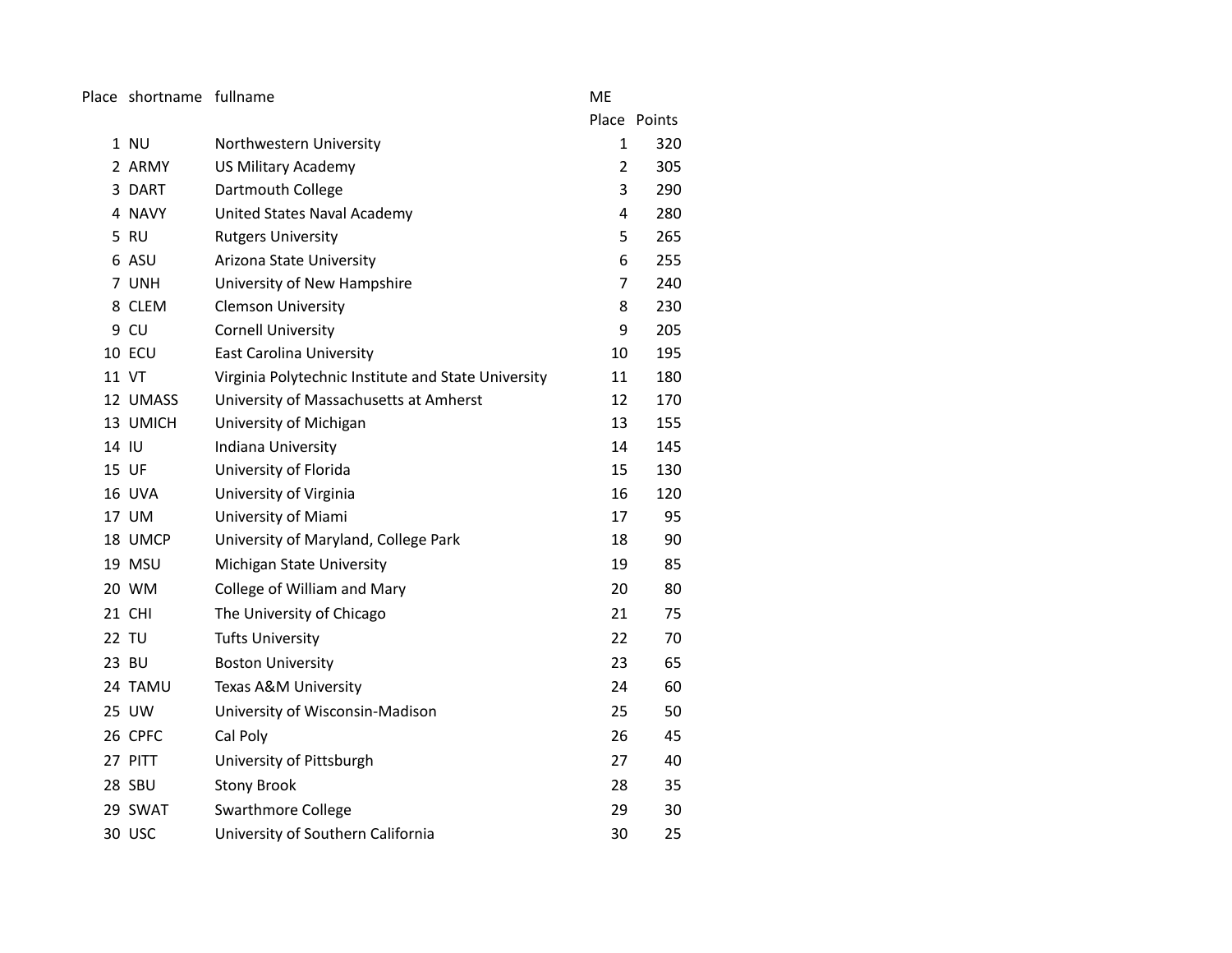|       | 31 BENN | <b>Bennington College</b>        | 31 | 20 |
|-------|---------|----------------------------------|----|----|
|       | 32 AC   | Amherst College                  | 33 | 15 |
|       | 33 GWU  | The George Washington University | 32 | 15 |
|       | 34 UVM  | University OF Vermont            | 34 | 15 |
| 35 LU |         | Lehigh University                | 35 | b  |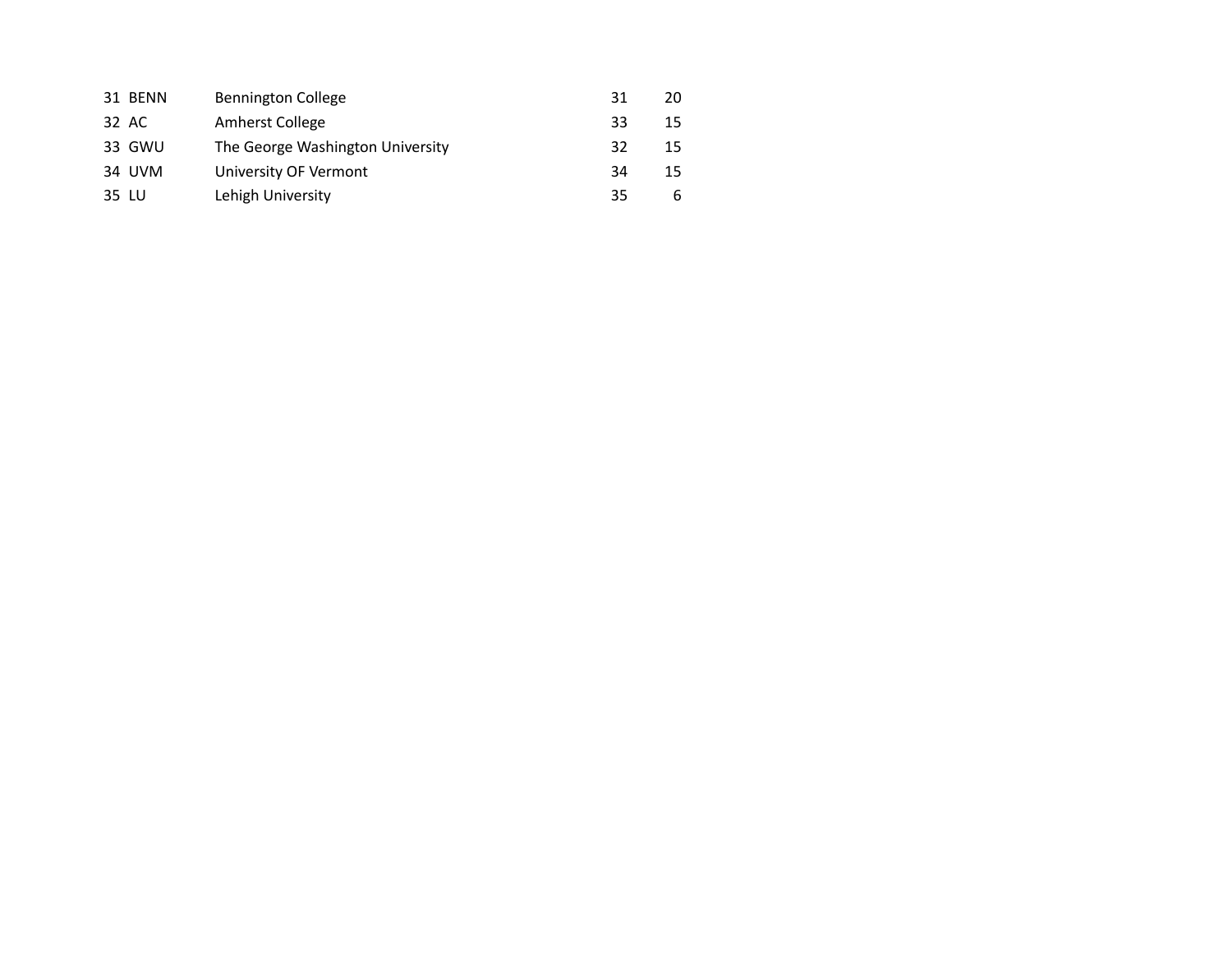| 27/33<br>shortname fullname |  | MS |
|-----------------------------|--|----|
|-----------------------------|--|----|

|               |                                                     |                | Place Points |
|---------------|-----------------------------------------------------|----------------|--------------|
| $1$ CU        | <b>Cornell University</b>                           | $\mathbf{1}$   | 320          |
| 2 UF          | University of Florida                               | $\overline{2}$ | 305          |
| 3 UMASS       | University of Massachusetts at Amherst              | 3              | 290          |
| 4 RU          | <b>Rutgers University</b>                           | 4              | 280          |
| 5 ARMY        | <b>US Military Academy</b>                          | 5              | 265          |
| 6 DART        | Dartmouth College                                   | 6              | 255          |
| 7 UVA         | University of Virginia                              | $\overline{7}$ | 240          |
| 8 MSU         | Michigan State University                           | 8              | 230          |
| 9 NU          | Northwestern University                             | 9              | 205          |
| 10 IU         | Indiana University                                  | 10             | 195          |
| 11 UMICH      | University of Michigan                              | 11             | 180          |
| 12 TU         | <b>Tufts University</b>                             | 12             | 170          |
| 13 TAMU       | Texas A&M University                                | 13             | 155          |
| 14 NAVY       | United States Naval Academy                         | 14             | 145          |
| 15 VT         | Virginia Polytechnic Institute and State University | 15             | 130          |
| <b>16 GWU</b> | The George Washington University                    | 16             | 120          |
| 17 UMCP       | University of Maryland, College Park                | 17             | 95           |
| 18 GATECH     | Georgia Institute of Technology                     | 18             | 90           |
| 19 HAMP       | Hampshire College                                   | 19             | 85           |
| 20 ASU        | Arizona State University                            | 20             | 80           |
| 21 AC         | Amherst College                                     | 21             | 75           |
| 22 WM         | College of William and Mary                         | 22             | 70           |
| 23 UNH        | University of New Hampshire                         | 23             | 65           |
| 24 CHI        | The University of Chicago                           | 24             | 60           |
| 25 BU         | <b>Boston University</b>                            | 25             | 50           |
| 26 SBU        | <b>Stony Brook</b>                                  | 26             | 45           |
| 27 SWAT       | Swarthmore College                                  | 27             | 40           |
| 28 CLEM       | <b>Clemson University</b>                           | 28             | 35           |
| 29 ECU        | <b>East Carolina University</b>                     | 29             | 30           |
| 30 PITT       | University of Pittsburgh                            | 30             | 25           |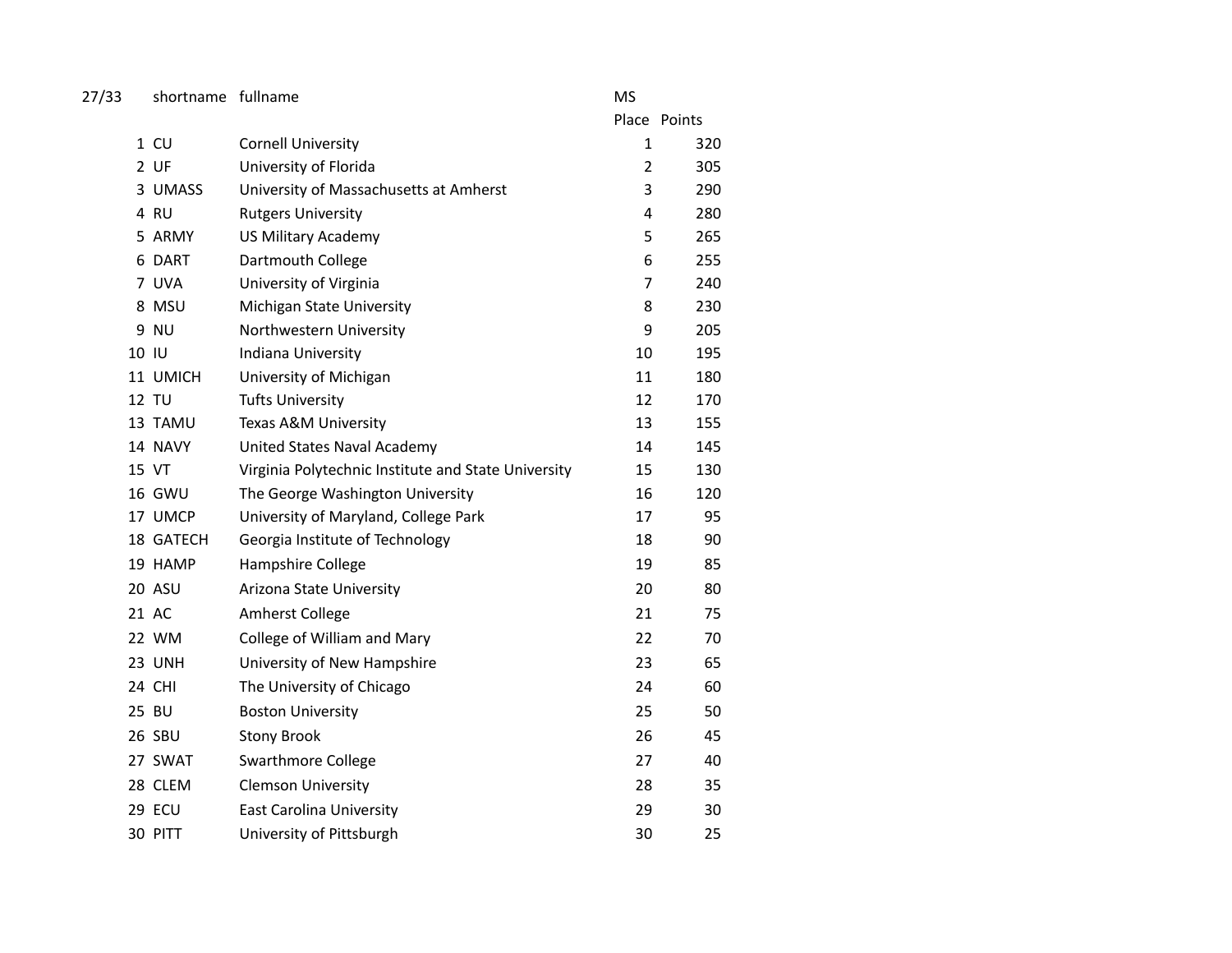| 31 BENN | Bennington College              | 31 | 20 |
|---------|---------------------------------|----|----|
| 32 UVM  | University OF Vermont           | 32 | 15 |
| 33 UW   | University of Wisconsin-Madison | 33 |    |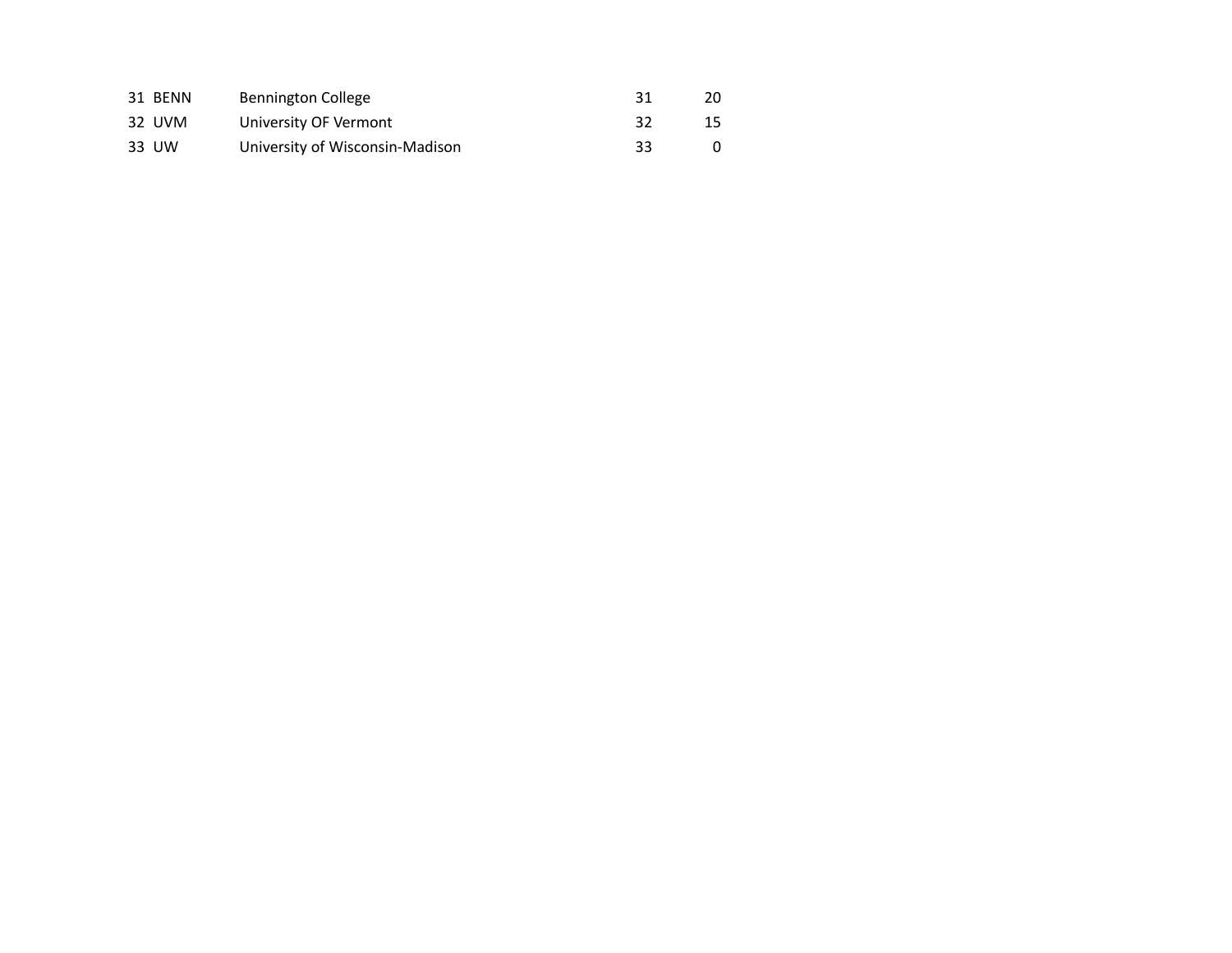| Place | shortname fullname |                                                     | ME               | MF                                     |                |     | <b>MS</b>      |     | WF           |                           | <b>WE</b>      |     |
|-------|--------------------|-----------------------------------------------------|------------------|----------------------------------------|----------------|-----|----------------|-----|--------------|---------------------------|----------------|-----|
|       |                    |                                                     |                  | Place Points Place Points Place Points |                |     |                |     |              | Place Points Place Points |                |     |
|       | $1$ UF             | University of Florida                               | 15               | 130                                    | 4              | 280 | $\overline{2}$ | 305 | $\mathbf{1}$ | 320                       | $\mathbf{1}$   | 320 |
|       | 2 ARMY             | <b>US Military Academy</b>                          | $\overline{2}$   | 305                                    | 6              | 255 | 5              | 265 | 11           | 180                       | 6              | 255 |
|       | 3 RU               | <b>Rutgers University</b>                           | 5                | 265                                    | 11             | 180 | 4              | 280 | 3            | 290                       | 16             | 120 |
|       | 4 DART             | Dartmouth College                                   | 3                | 290                                    | 3              | 290 | 6              | 255 | 10           | 195                       | 24             | 60  |
|       | 5 MSU              | Michigan State University                           | 19               | 85                                     | 13             | 155 | 8              | 230 | 6            | 255                       | 8              | 230 |
|       | 6 UNH              | University of New Hampshire                         | $\overline{7}$   | 240                                    | 18             | 90  | 23             | 65  | 4            | 280                       | 13             | 155 |
|       | 7 <sub>10</sub>    | Indiana University                                  | 14               | 145                                    | 8              | 230 | 10             | 195 | 20           | 80                        | $\pmb{4}$      | 280 |
|       | 8 UVA              | University of Virginia                              | 16               | 120                                    | 23             | 65  | 7              | 240 | 7            | 240                       | 22             | 70  |
|       | 9 UMICH            | University of Michigan                              | 13               | 155                                    | 26             | 45  | 11             | 180 | 8            | 230                       | 12             | 170 |
|       | 10 UMASS           | University of Massachusetts at Amherst              | 12               | 170                                    | 24             | 60  | 3              | 290 | 19           | 85                        | 5              | 265 |
|       | <b>11 ASU</b>      | Arizona State University                            | $\boldsymbol{6}$ | 255                                    | 2              | 305 | 20             | 80  |              |                           | 17             | 95  |
|       | 12 NAVY            | United States Naval Academy                         | 4                | 280                                    | 19             | 85  | 14             | 145 | 15           | 130                       | 21             | 75  |
|       | 13 SMITH           | Smith College                                       |                  |                                        | 32             | 15  |                |     | 2            | 305                       | 10             | 195 |
|       | 14 TAMU            | Texas A&M University                                | 24               | 60                                     | $\mathbf{1}$   | 320 | 13             | 155 | 5            | 265                       |                |     |
| 15    | CU                 | <b>Cornell University</b>                           | 9                | 205                                    | 5              | 265 | $\mathbf{1}$   | 320 |              |                           |                |     |
|       | 16 BU              | <b>Boston University</b>                            | 23               | 65                                     | 14             | 145 | 25             | 50  | 9            | 205                       | 18             | 90  |
| 17    | <b>NU</b>          | Northwestern University                             | $\mathbf 1$      | 320                                    | $\overline{7}$ | 240 | 9              | 205 |              |                           |                |     |
|       | <b>18 CHI</b>      | The University of Chicago                           | 21               | 75                                     | 12             | 170 | 24             | 60  | 21           | 75                        | 3              | 290 |
|       | 19 CLEM            | <b>Clemson University</b>                           | 8                | 230                                    | 20             | 80  | 28             | 35  | 14           | 145                       | 14             | 145 |
| 20    | <b>UMCP</b>        | University of Maryland, College Park                | 18               | 90                                     | 15             | 130 | 17             | 95  | 16           | 120                       | 28             | 35  |
|       | 21 WM              | College of William and Mary                         | 20               | 80                                     | 17             | 95  | 22             | 70  | 27           | 40                        | 7              | 240 |
|       | 22 VT              | Virginia Polytechnic Institute and State University | 11               | 180                                    | 9              | 205 | 15             | 130 |              |                           |                |     |
|       | 23 MHC             | Mount Holyoke College                               |                  |                                        | 33             | 6   |                |     | 12           | 170                       | 11             | 180 |
|       | 24 UM              | University of Miami                                 | 17               | 95                                     | 32             | 15  |                |     | 18           | 90                        | $\overline{2}$ | 305 |
| 25    | <b>UVM</b>         | <b>University OF Vermont</b>                        | 34               | 15                                     | 10             | 195 | 32             | 15  | 25           | 50                        | 15             | 130 |
|       | 26 ECU             | <b>East Carolina University</b>                     | 10               | 195                                    | 28             | 35  | 29             | 30  | 26           | 45                        | 20             | 80  |
|       | 27 PITT            | University of Pittsburgh                            | 27               | 40                                     | 16             | 120 | 30             | 25  |              |                           | 9              | 205 |
|       | 28 SWAT            | Swarthmore College                                  | 29               | 30                                     | 30             | 25  | 27             | 40  | 13           | 155                       | 25             | 50  |
|       | 29 SBU             | <b>Stony Brook</b>                                  | 28               | 35                                     | 31             | 20  | 26             | 45  | 24           | 60                        | 19             | 85  |
|       | 30 BENN            | <b>Bennington College</b>                           | 31               | 20                                     |                |     | 31             | 20  | 28           | 35                        | 23             | 65  |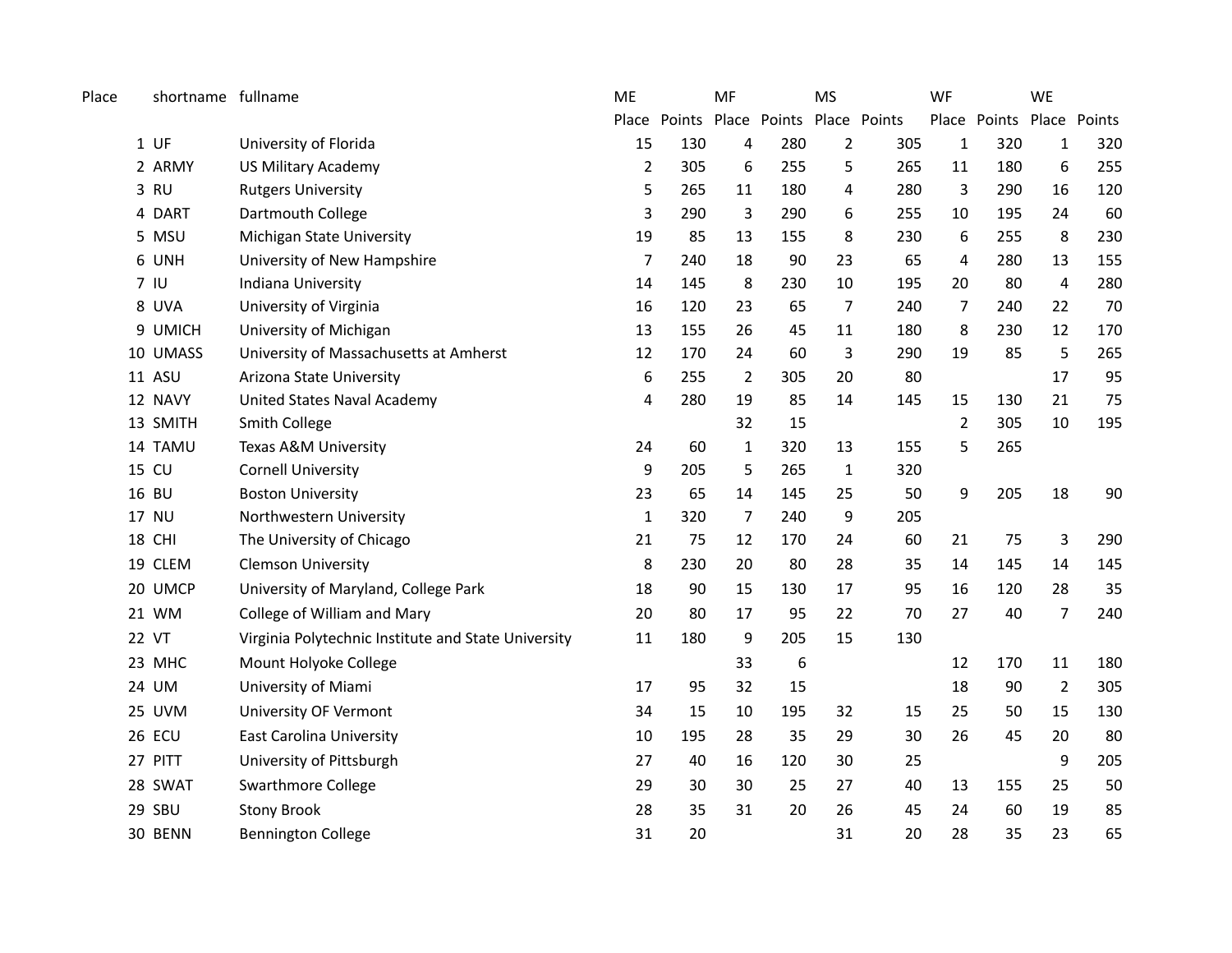| 31 TU     | Tufts University                  | 22 | 70 | 22 | 70 | 12 | 170 |    |    |    |    |
|-----------|-----------------------------------|----|----|----|----|----|-----|----|----|----|----|
| 32 AC     | Amherst College                   | 33 | 15 | 27 | 40 | 21 | 75  | 23 | 65 | 29 | 30 |
| 33 GWU    | The George Washington University  | 32 | 15 |    |    | 16 | 120 | 22 | 70 |    |    |
| 34 HAMP   | Hampshire College                 |    |    | 25 | 50 | 19 | 85  |    |    | 26 | 45 |
| 35 UW     | University of Wisconsin-Madison   | 25 | 50 | 21 | 75 | 33 | 0   |    |    |    |    |
| 36 CPFC   | Cal Poly                          | 26 | 45 |    |    |    |     | 17 | 95 |    |    |
| 37 GATECH | Georgia Institute of Technology   |    |    | 29 | 30 | 18 | 90  |    |    |    |    |
| 38 USC    | University of Southern California | 30 | 25 |    |    |    |     |    |    |    |    |
| 39 LU     | Lehigh University                 | 35 | b  |    |    |    |     |    |    | 27 | 40 |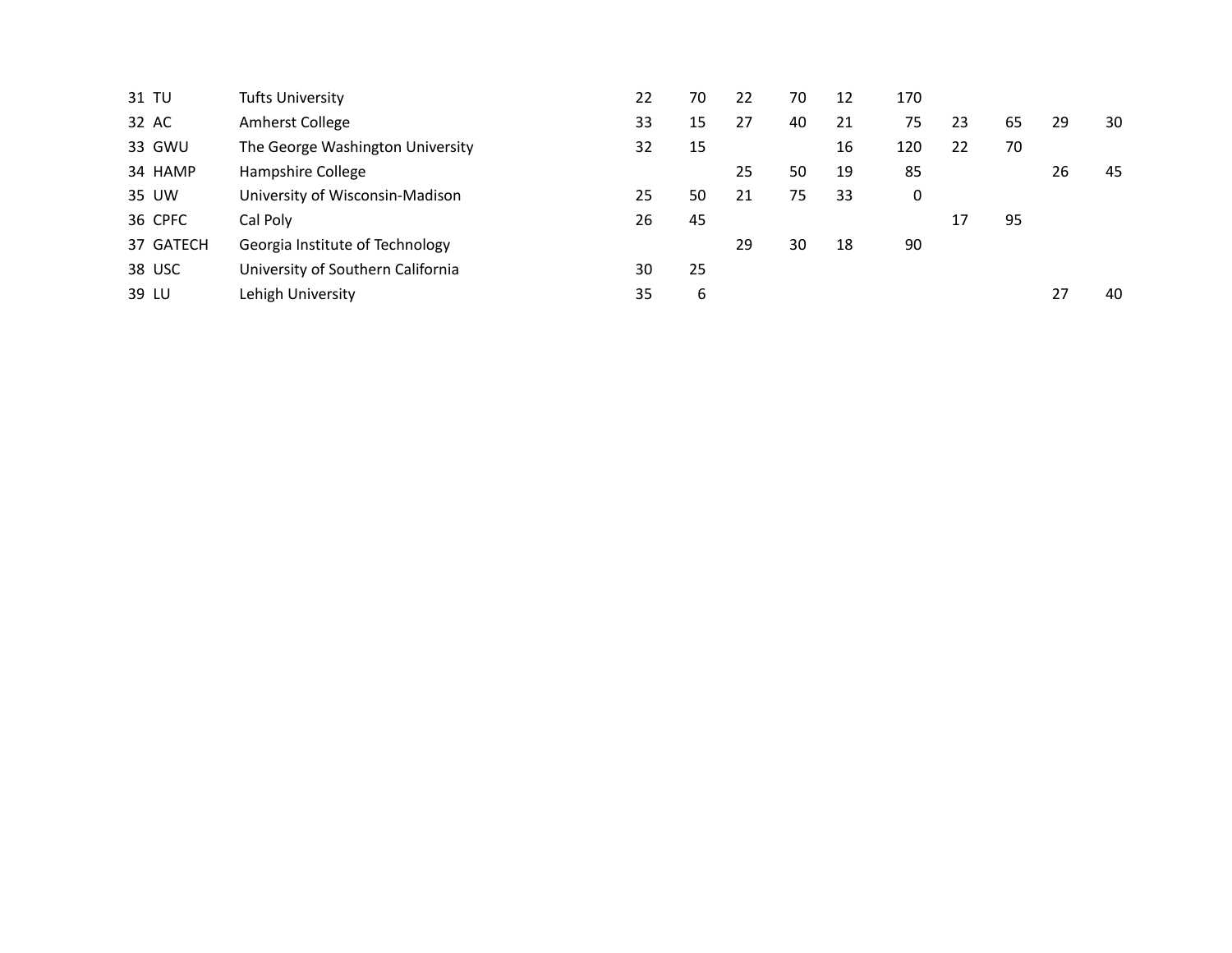| WS             | Total  |      |  |  |  |
|----------------|--------|------|--|--|--|
| Place          | Points |      |  |  |  |
| 7              | 240    | 1595 |  |  |  |
| 5              | 265    | 1525 |  |  |  |
| 1              | 320    | 1455 |  |  |  |
| 12             | 170    | 1260 |  |  |  |
| 4              | 280    | 1235 |  |  |  |
| 3              | 290    | 1120 |  |  |  |
| 21             | 75     | 1005 |  |  |  |
| 6              | 255    | 990  |  |  |  |
| 9              | 205    | 985  |  |  |  |
| 19             | 85     | 955  |  |  |  |
| 10             | 195    | 930  |  |  |  |
| 16             | 120    | 835  |  |  |  |
| $\overline{2}$ | 305    | 820  |  |  |  |
|                |        | 800  |  |  |  |
|                |        | 790  |  |  |  |
| 8              | 230    | 785  |  |  |  |
|                |        | 765  |  |  |  |
|                |        | 670  |  |  |  |
|                |        | 635  |  |  |  |
| 14             | 145    | 615  |  |  |  |
| 23             | 65     | 590  |  |  |  |
| 28             | 35     | 550  |  |  |  |
| 13             | 155    | 511  |  |  |  |
|                |        | 505  |  |  |  |
| 22             | 70     | 475  |  |  |  |
| 25             | 50     | 435  |  |  |  |
|                |        | 390  |  |  |  |
| 20             | 80     | 380  |  |  |  |
| 15             | 130    | 375  |  |  |  |
| 11             | 180    | 320  |  |  |  |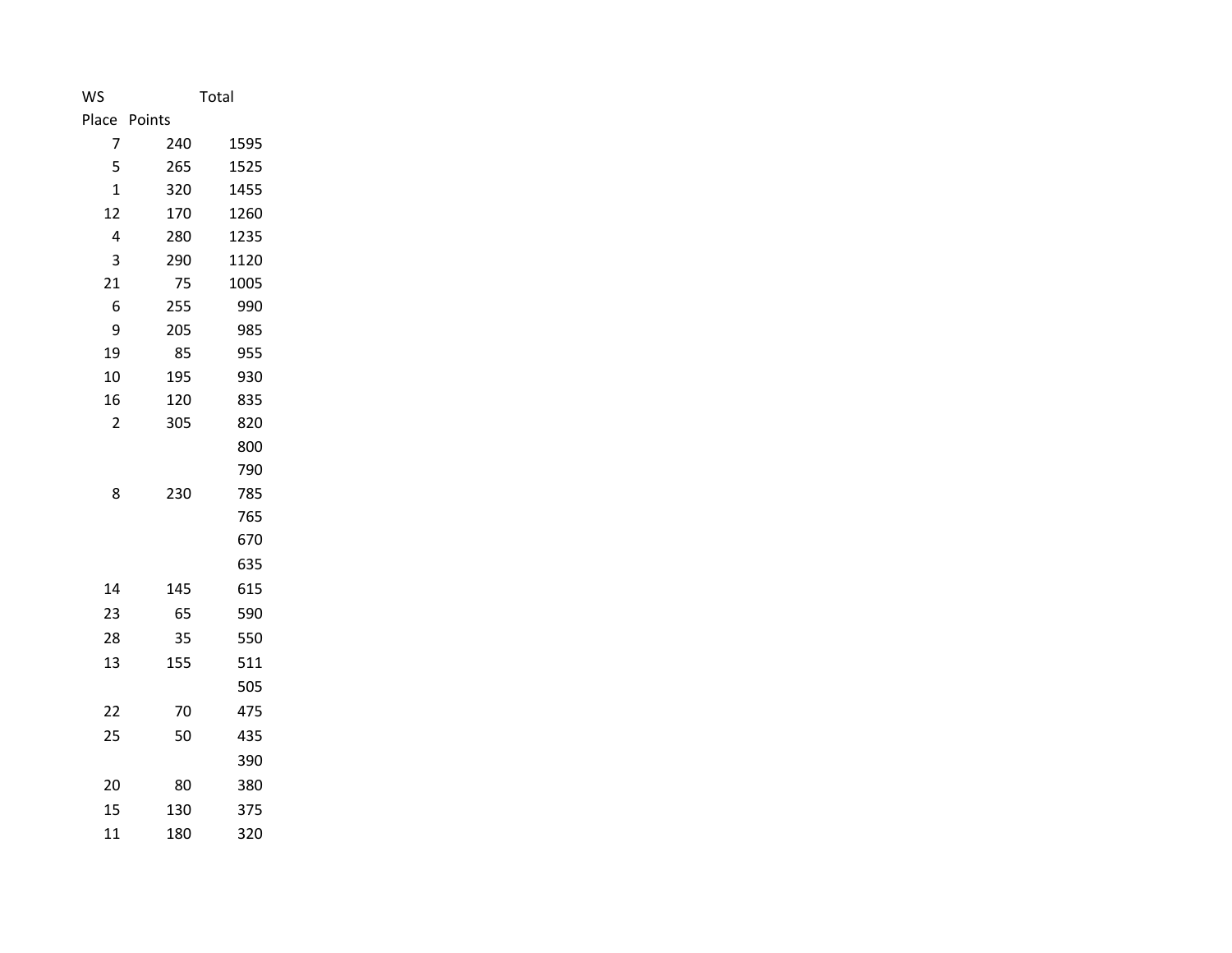|    |    | 310 |
|----|----|-----|
| 26 | 45 | 270 |
| 24 | 60 | 265 |
|    |    | 180 |
| 27 | 40 | 165 |
|    |    | 140 |
|    |    | 120 |
| 17 | 95 | 120 |
|    |    | 46  |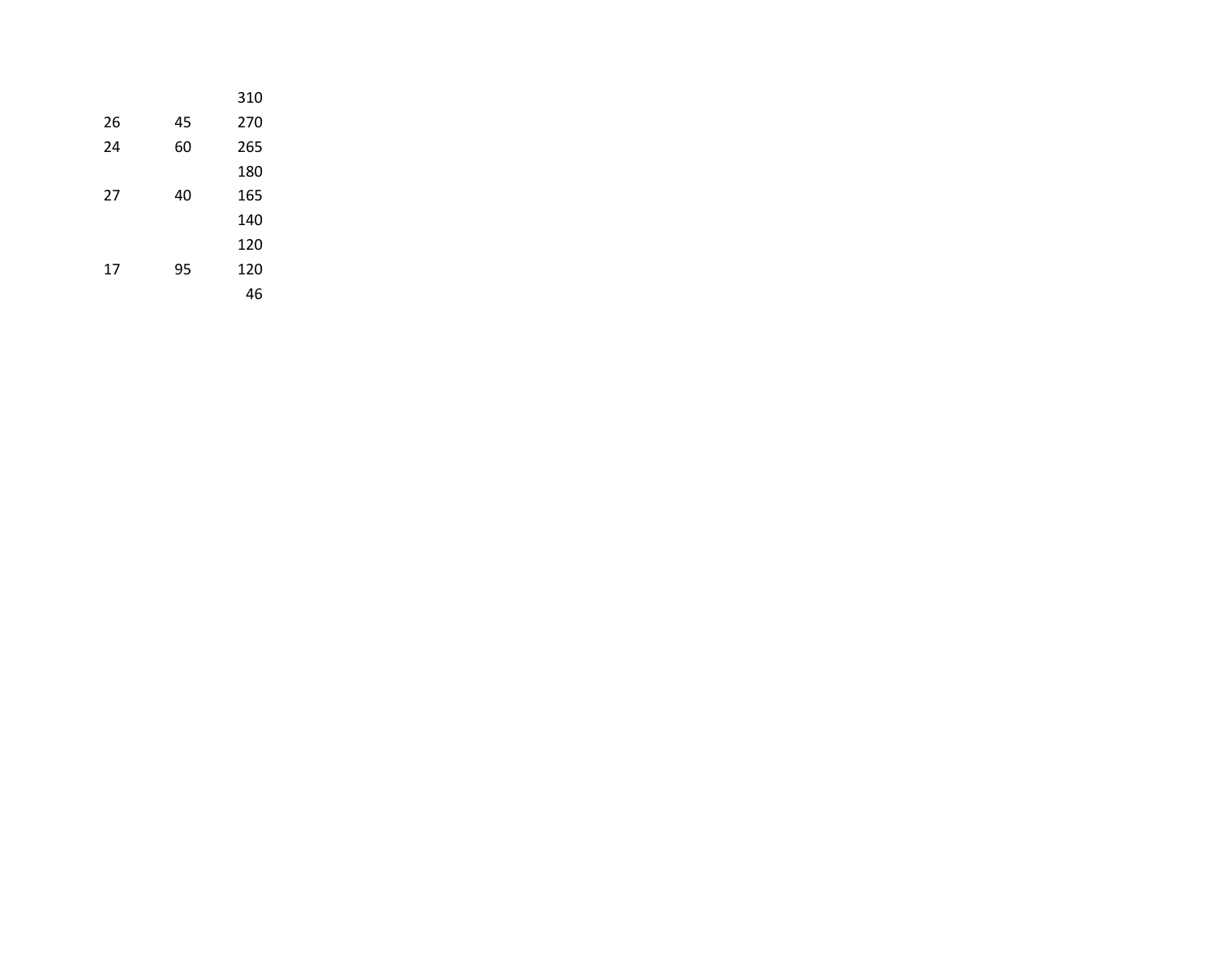| Place          | Points |
|----------------|--------|
| 1              | 320    |
| $\overline{c}$ | 305    |
| 3              | 290    |
| 4              | 280    |
| 5              | 265    |
| 6              | 255    |
| 7              | 240    |
| 8              | 230    |
| 9              | 205    |
| 10             | 195    |
| 11             | 180    |
| 12             | 170    |
| 13             | 155    |
| 14             | 145    |
| 15             | 130    |
| 16             | 120    |
| 17             | 95     |
| 18             | 90     |
| 19             | 85     |
| 20             | 80     |
| 21             | 75     |
| 22             | 70     |
| 23             | 65     |
| 24             | 60     |
| 25             | 50     |
| 26             | 45     |
| 27             | 40     |
| 28             | 35     |
| 29             | 30     |
| 30             | 25     |
| 31             | 20     |